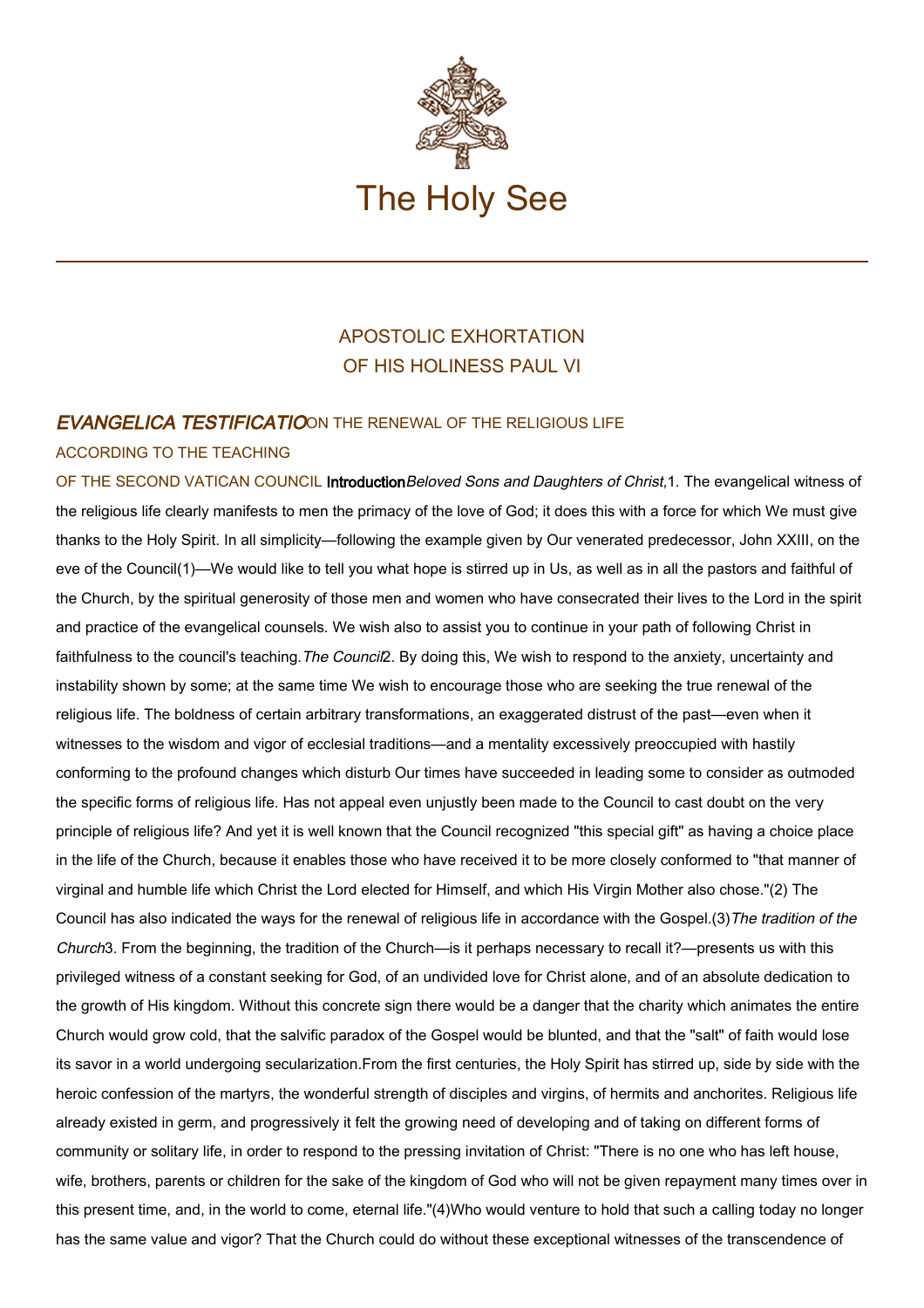the love of Christ? Or that the world without damage to itself could allow these lights to go out? They are lights which announce the kingdom of God with a liberty which knows no obstacles and is daily lived by thousands of sons and daughters of the Church. Esteem and affection4. Dear sons and daughters, you have wished by means of the practice of the evangelical counsels to follow Christ more freely and to imitate Him more faithfully, dedicating your entire lives to God with a special consecration rooted in that of Baptism and expressing it with greater fullness: could you but understand all the esteem and the affection that We have for you in the name of Christ Jesus! We commend you to Our most dear brothers in the episcopate who, together with their collaborators in the priesthood, realize their own responsibility in regard to the religious life. And We ask all the laity to whom "secular duties and activities belong properly, although not exclusively"(5) to understand what a strong help you are for them in the striving for that holiness, to which they also are called by their baptism in Christ, to the glory of the Father.(6) Renewal 5. Certainly many exterior elements, recommended by founders of orders or religious congregations are seen today to be outmoded. Various encumbrances or rigid forms accumulated over the centuries need to be curtailed. Adaptations must be made. New forms can even be sought and instituted with the approval of the Church. For some years now the greater part of religious institutes have been generously dedicating themselves to the attainment of this goal, experimenting—sometimes too hardily—with new types of constitutions and rules. We know well and We are following with attention this effort at renewal which was desired by the Council.(7) Necessary discernment6. How can We assist you to make the necessary discernment in this dynamic process itself, in which there is the constant risk that the spirit of the world will be intermingled with the action of the Holy Spirit? How can what is essential be safeguarded or attained? How can benefit be obtained from past experience and from present reflection, in order to strengthen this form of evangelical life? According to the singular responsibility which the Lord has given us in His Church—that of confirming our brethren(8)—We would like to encourage you to proceed with greater sureness and with more joyful confidence along the way that you have chosen. In the "pursuit of perfect charity"(9) which guides your existence, what attitude could you have other than a total surrender to the Holy Spirit who, working in the Church, calls you to the freedom of the sons of God?(10) The Religious LifeThe teaching of the Council7. Dear sons and daughters, by a free response to the call of the Holy Spirit you have decided to follow Christ, consecrating yourselves totally to Him. The evangelical counsels of chastity vowed to God, of poverty and of obedience have now become the law of your existence. The Council reminds us that "the authority of the Church has taken care, under the inspiration of the Holy Spirit, to interpret these evangelical counsels, to regulate their practice, and also to establish stable forms of living according to them."(11) In this way, the Church recognizes and authenticates the state of life established by the profession of the evangelical counsels: "The faithful of Christ can bind themselves to the three previously mentioned counsels either by vows, or by other sacred bonds which are like vows in their purpose. Through such a bond a person is totally dedicated to God by an act of supreme love.... It is true that through Baptism he has died to sin and has been consecrated to God. However, in order to derive more abundant fruit from this baptismal grace, he intends, by the profession of the evangelical counsels in the Church, to free himself from those obstacles which might draw him away from the fervor of charity and the perfection of divine worship. Thus he is more intimately consecrated to divine service. This consecration will be the more perfect to the extent that, through more firm and stable bonds, the indissoluble union of Christ with his Spouse the Church is more perfectly represented."(12)This teaching of the Council illustrates well the grandeur of this self-giving, freely made by yourselves, after the pattern of Christ's self-giving to His Church; like His, yours is total and irreversible. It is precisely for the sake of the kingdom of heaven that you have vowed to Christ, generously and without reservation, that capacity to love, that need to possess and that freedom to regulate one's own life, which are so precious to man. Such is your consecration, made within the Church and through her ministry—both that of her representatives who receive your profession and that of the Christian community itself, whose love recognizes,

 $\mathfrak{D}$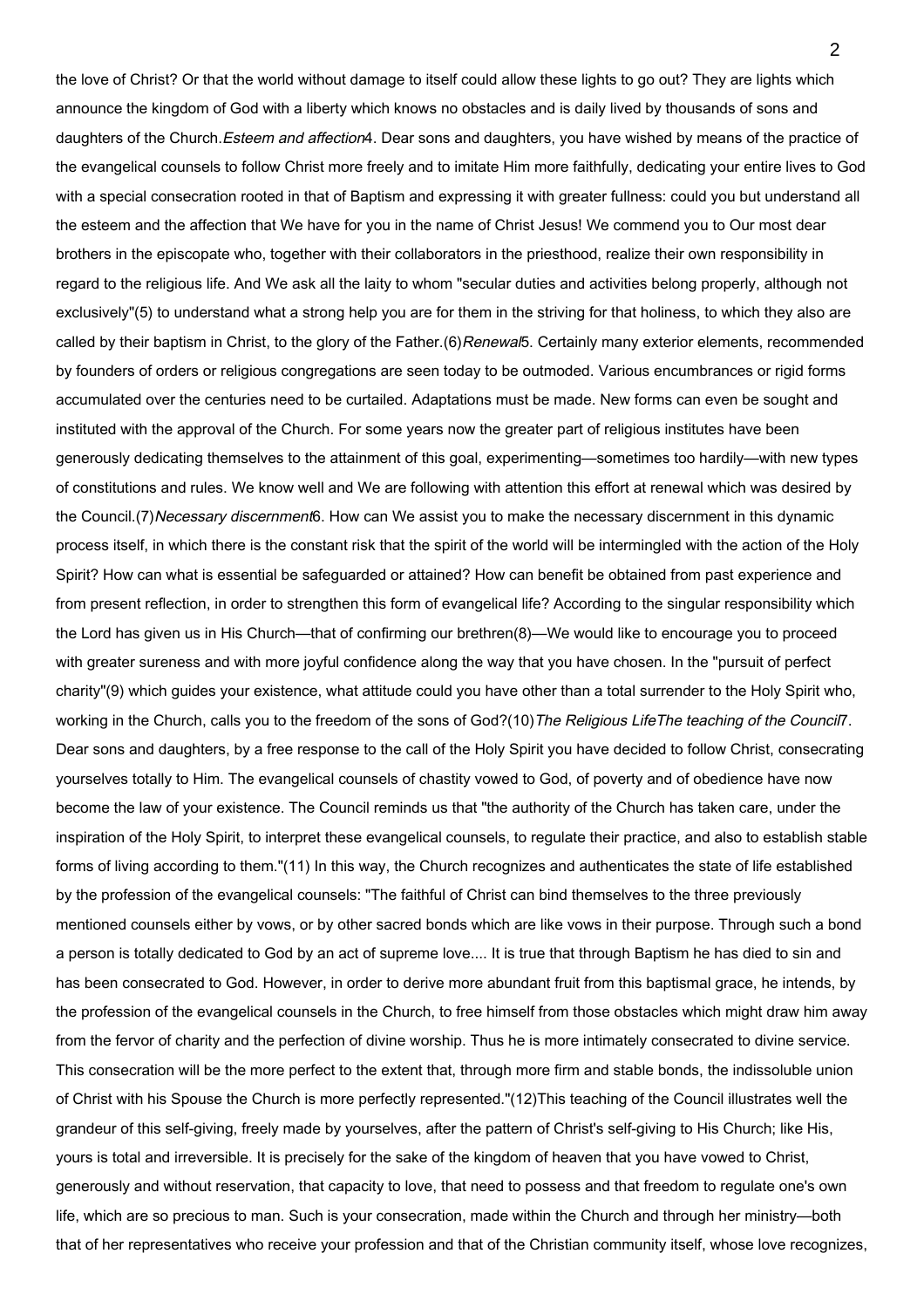welcomes, sustains and embraces those who within it make an offering of themselves as a living sign "which can and ought to attract all the members of the Church to an effective and prompt fulfillment of the duties of their Christian vocation...more adequately manifesting to all believers the presence of heavenly goods already possessed in this world."(13)I. FORMS OF THE RELIGIOUS LIFE Contemplative life8. Some of you have been called to the life which is termed "contemplative." An irresistible attraction draws you to the Lord. Held in God's grasp, you abandon yourselves to His sovereign action, which draws you toward Him and transforms you into Him, as it prepares you for that eternal contemplation which is the common vocation of us all. How could you advance along this road and be faithful to the grace which animates you if you did not respond with all your being, through a dynamism whose driving force is love, to that call which directs you unswervingly towards God? Consider, therefore, every other immediate activity to which you must devote yourselves—fraternal relationships, disinterested or remunerative work, necessary recreation—as a witness rendered to the Lord of your intimate communion with Him, so that He may grant you that unifying purity of intention which is so necessary for encountering Him in prayer itself. In this way you will contribute to the building up of the kingdom of God by the witness of your lives and with a "hidden apostolic fruitfulness."(14)Apostolic life9. Others are consecrated to the apostolate in its essential mission, which is the proclaiming of the Word of God to those whom He places along their path, so as to lead them towards faith. Such a grace requires a profound union with the Lord, one which will enable you to transmit the message of the Incarnate Word in terms which the world is able to understand. How necessary it is therefore that your whole existence should make you share in His passion, death and glory.(15)Contemplation and apostolate10. When your vocation destines you for other tasks in the service of men—pastoral life, missions, teaching, works of charity and so on—is it not above all the intensity of your union with the Lord that will make them fruitful, in proportion to that union "in secret"?(16) In order to be faithful to the teaching of the Council, must not "the members of each community who are seeking God before all else combine contemplation with apostolic love? By the former they cling to God in mind and heart; by the latter they strive to associate themselves with the work of redemption and to spread the kingdom of God."(17) The charisms of founders11. Only in this way will you be able to reawaken hearts to truth and to divine love in accordance with the charisms of your founders who were raised up by God within His Church. Thus the Council rightly insists on the obligation of religious to be faithful to the spirit of their founders, to their evangelical intentions and to the example of their sanctity. In this it finds one of the principles for the present renewal and one of the most secure criteria for judging what each institute should undertake.(18) In reality, the charism of the religious life, far from being an impulse born of flesh and blood(19) or one derived from a mentality which conforms itself to the modern world,(20) is the fruit of the Holy Spirit, who is always at work within the Church. External forms and interior driving force12. It is precisely here that the dynamism proper to each religious family finds its origin. For while the call of God renews itself and expresses itself in different ways according to changing circumstances of place and time, it nevertheless requires a certain constancy of orientation. The interior impulse which is the response to God's call stirs up in the depth of one's being certain fundamental options. Fidelity to the exigencies of these fundamental options is the touchstone of authenticity in religious life. Let us not forget that every human institution is prone to become set in its ways and is threatened by formalism. It is continually necessary to revitalize external forms with this interior driving force, without which these external forms would very quickly become an excessive burden.Through the variety of forms which give each institute its own individual character and which have their root in the fullness of the grace of Christ,(21) the supreme rule of the religious life and its ultimate norm is that of following Christ according to the teaching of the Gospel. Is it not perhaps this preoccupation which in the course of the centuries has given rise in the Church to the demand for a life which is chaste, poor and obedient?II. ESSENTIAL COMMITMENTS Consecrated chastity13. Only the love of God—it must be repeated—calls in a decisive way to religious chastity. This love moreover makes so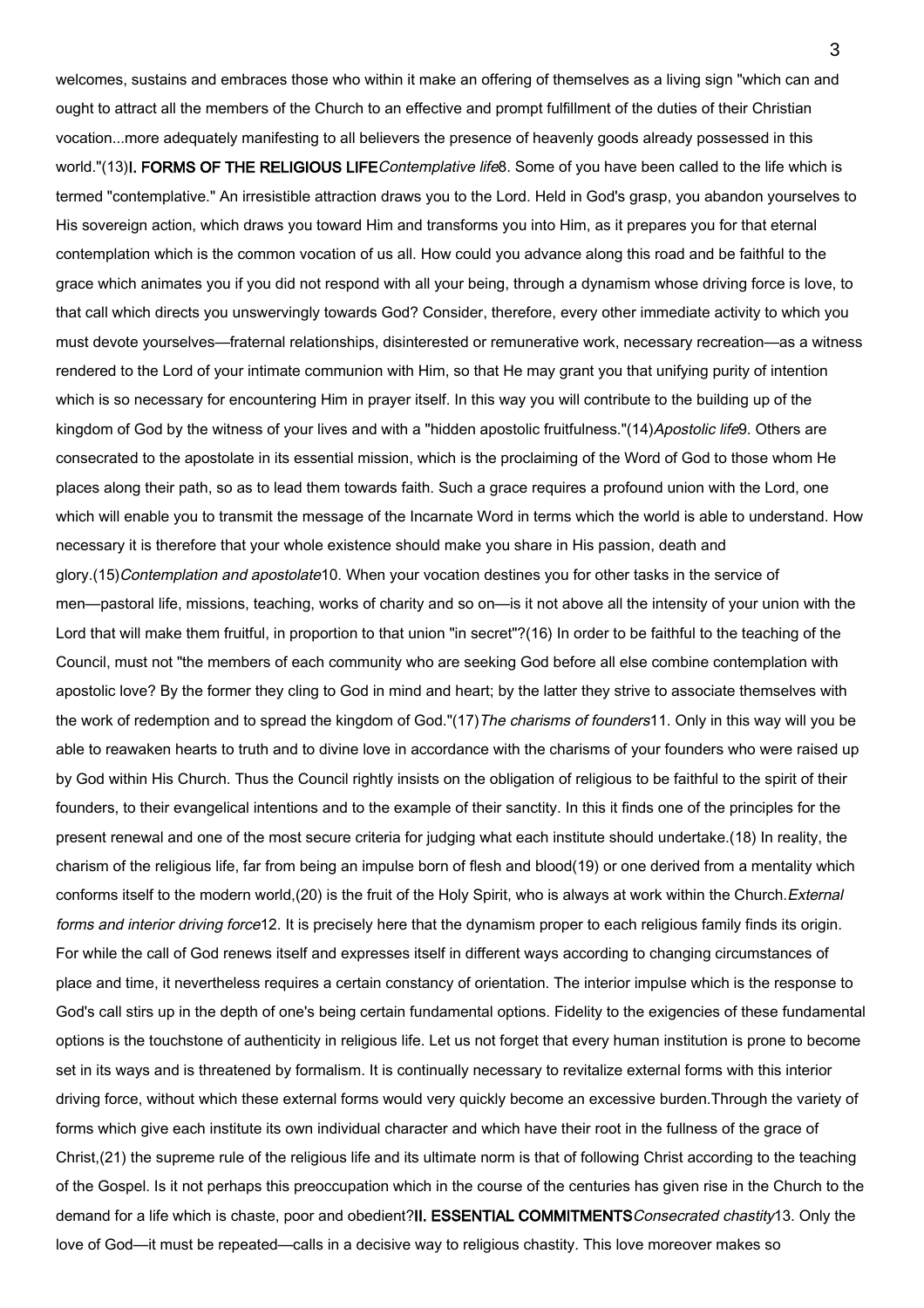uncompromising a demand for fraternal charity that the religious will live more profoundly with his contemporaries in the heart of Christ. On this condition, the gift of self, made to God and to others, will be the source of deep peace. Without in any way undervaluing human love and marriage—is not the latter, according to faith, the image and sharing of the union of love joining Christ and the Church?(22)—consecrated chastity evokes this union in a more immediate way and brings that surpassing excellence to which all human love should tend. Thus, at the very moment that human love is more than ever threatened by a "ravaging eroticism,"(23) consecrated chastity must be today more than ever understood and lived with uprightness and generosity. Chastity is decisively positive, it witnesses to preferential love for the Lord and symbolizes in the most eminent and absolute way the mystery of the union of the Mystical Body with its Head, the union of the Bride with her eternal Bridegroom. Finally, it reaches, transforms and imbues with a mysterious likeness to Christ man's being in its most hidden depths.A source of spiritual fruitfulness14. Thus, dear brothers and sisters, it is necessary for you to restore to the Christian spirituality of consecrated chastity its full effectiveness. When it is truly lived, for the sake of the kingdom of heaven, consecrated chastity frees man's heart and thus becomes "a sign and stimulus of charity as well as a special source of spiritual fruitfulness in the world."(24) Even if the world does not always recognize it, consecrated chastity remains in every case effective in a mystical manner in the world.A gift of God15. For our part, We must be firmly and surely convinced that the value and the fruitfulness of chastity observed for love of God in religious celibacy find their ultimate basis in nothing other than the Word of God, the teachings of Christ, the life of His Virgin Mother and also the apostolic tradition, as it has been unceasingly affirmed by the Church. We are in fact dealing here with a precious gift which the Father imparts to certain people. This gift, fragile and vulnerable because of human weakness, remains open to the contradictions of mere reason and is in part incomprehensible to those to whom the light of the Word Incarnate has not revealed how he who loses his life for Him will find it.(25)Consecrated poverty16. Observing chastity as you do in the following of Christ, you desire also, according to His example, to live in poverty in the use of this world's goods which are necessary for your daily sustenance. On this point, moreover, our contemporaries question you with particular insistence. It is certainly true that religious institutes have an important role to fulfill in the sphere of works of mercy, assistance and social justice; it is clear that in carrying out this service they must be always attentive to the demands of the Gospel. The cry of the poor 17. You hear rising up, more pressing than ever, from their personal distress and collective misery, "the cry of the poor."(26) Was it not in order to respond to their appeal as God's privileged ones that Christ came,(27) even going as far as to identify Himself with them?(28) In a world experiencing the full flood of development this persistence of poverty-stricken masses and individuals constitutes a pressing call for "a conversion of minds and attitudes,"(29) especially for you who follow Christ more closely in this earthly condition of selfemptying.(30) We know that this call resounds within you in so dramatic a fashion that some of you even feel on occasion the temptation to take violent action. As disciples of Christ, how could you follow a way different from His? This way is not, as you know, a movement of the political or temporal order; it calls rather for the conversion of hearts, for liberation from all temporal encumbrances. It is a call to love. Poverty and justice18. How then will the cry of the poor find an echo in your lives? That cry must, first of all, bar you from whatever would be a compromise with any form of social injustice. It obliges you also to awaken consciences to the drama of misery and to the demands of social justice made by the Gospel and the Church. It leads some of you to join the poor in their situation and to share their bitter cares. Furthermore, it calls many of your institutes to rededicate for the good of the poor some of their works—something which many have already done with generosity. Finally, it enjoins on you a use of goods limited to what is required for the fulfillment of the functions to which you are called. It is necessary that in your daily lives you should give proof, even externally, of authentic poverty. Use of the world's goods19. In a civilization and a world marked by a prodigious movement of almost indefinite material growth, what witness would be offered by a religious who let himself be carried away by an uncurbed seeking for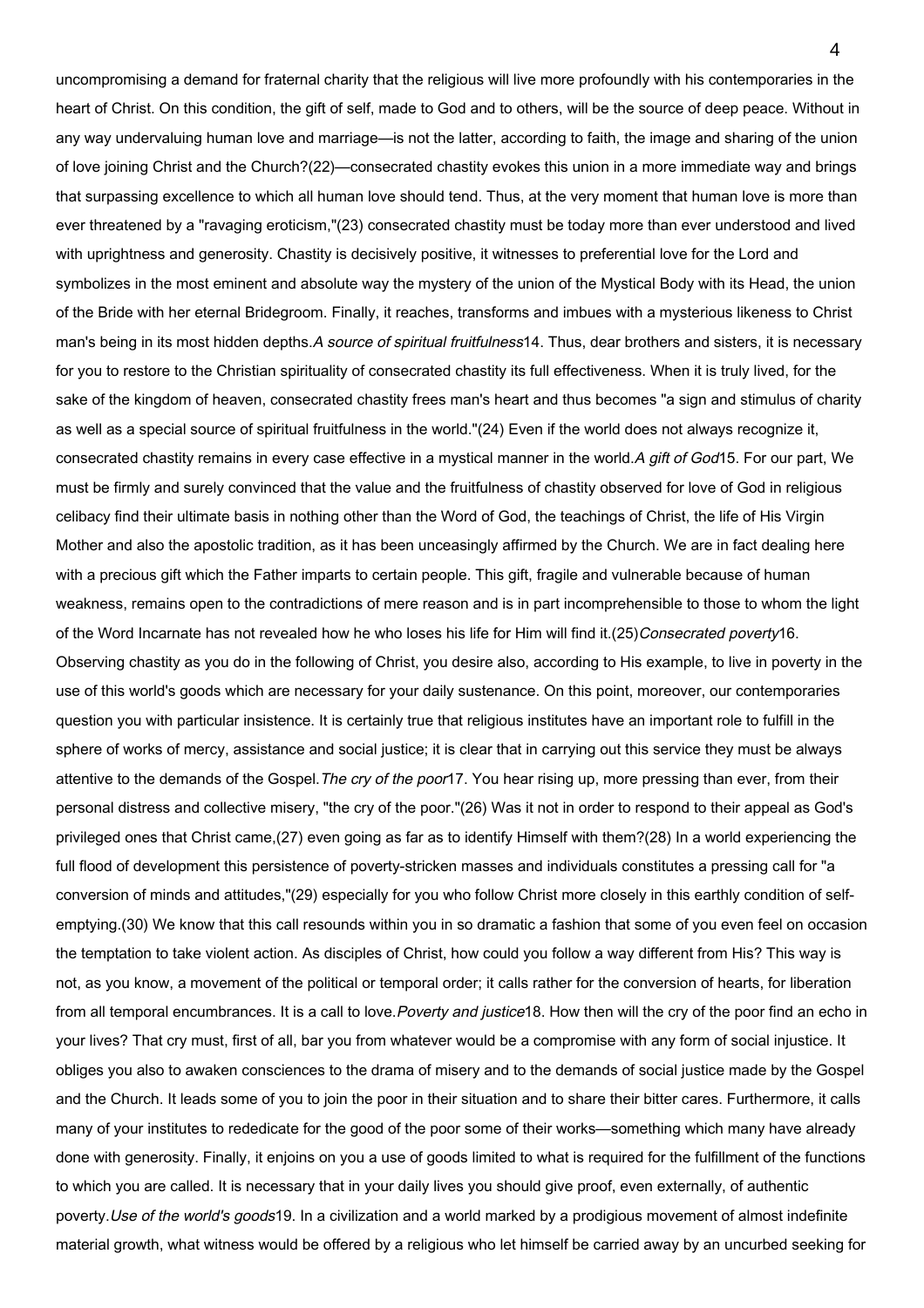his own ease, and who considered it normal to allow himself without discernment or restraint everything that is offered him? At a time when there is an increased danger for many of being enticed by the alluring security of possessions, knowledge and power, the call of God places you at the pinnacle of the Christian conscience. You are to remind men that their true and complete progress consists in responding to their calling "to share as sons in the life of the living God, the Father of all men."(31) Life of work20. You will likewise be able to understand the complaints of so many persons who are drawn into the implacable process of work for gain, of profit for enjoyment, and of consumption, which in its turn forces them to a labor which is sometimes inhuman. It will therefore be an essential aspect of your poverty to bear witness to the human meaning of work which is carried out in liberty of spirit and restored to its true nature as the source of sustenance and of service. Did not the Council stress--in a very timely way--your necessary submission to "the common law of labor?"(32) Earning your own living and that of your brothers or sisters, helping the poor by your work—these are duties incumbent upon you. But your activities cannot derogate from the vocation of your various institutes, nor habitually involve work such as would take the place of their specific tasks. Nor should these activities in any way lead you towards secularization, to the detriment of your religious life. Be watchful therefore regarding the spirit which animates you: what a failure it would be if you felt yourselves valued solely by the payment you receive for worldly work! Fraternal sharing21. The necessity, which is so imperative today, of fraternal sharing must preserve its evangelical value. According to the expression in the Didache, "if you share eternal goods, with all the more reason should you share the goods that perish."(33) Poverty really lived by pooling goods, including pay, will testify to the spiritual communion uniting you; it will be a living call to all the rich and will also bring relief to your needy brothers and sisters. The legitimate desire of exercising personal responsibility will not find expression in enjoyment of one's own income but in fraternal sharing in the common good. The forms of poverty of each person and of each community will depend on the type of institute and on the form of obedience practiced in it. Thus will be brought to realization, in accordance with particular vocations, the character of dependence which is inherent in every form of poverty. Evangelical exigency22. You are aware, dear sons and daughters, that the needs of today's world, if you experience them in heart-to-heart union with Christ, make your poverty more urgent and more deep. If, as is evident, you must take account of the human surroundings in which you live, in order to adapt your life style to them, your poverty cannot be purely and simply a conformity to the manners of those surroundings. Its value as a witness will derive from a generous response to the exigencies of the Gospel, in total fidelity to your vocation—not just from an excessively superficial preoccupation for appearing to be poor—and in avoiding those ways of life which would denote a certain affectedness and vanity. While We recognize that certain situations can justify the abandonment of a religious type of dress, we cannot pass over in silence the fittingness that the dress of religious men and women should be, as the Council wishes, a sign of their consecration(34) and that it should be in some way different from the forms that are clearly secular. Consecrated obedience23. Is it not the same fidelity which inspires your profession of obedience, in the light of faith and in accordance with the very dynamism of the charity of Christ? Through this profession, in fact, you make a total offering of your will and enter more decisively and more surely into His plan of salvation. Following the example of Christ, who came to do the will of the Father, and in communion with Him who "learned to obey through suffering" and "ministered to the brethren," you have assumed a firmer commitment to the ministry of the Church and of your brethren.(35) Evangelical fraternity and sacrifice 24. The evangelical aspiration to fraternity was forcefully expressed by the Council. The Church was defined as the People of God, in which the hierarchy is at the service of the members of Christ united by the same charity.(36) The same paschal mystery of Christ is lived in the religious state as in the whole Church. The profound meaning of obedience is revealed in the fullness of this mystery of death and resurrection in which the supernatural destiny of man is brought to realization in a perfect manner. It is in fact through sacrifice, suffering and death that man attains true life.Exercising authority in the midst of your brethren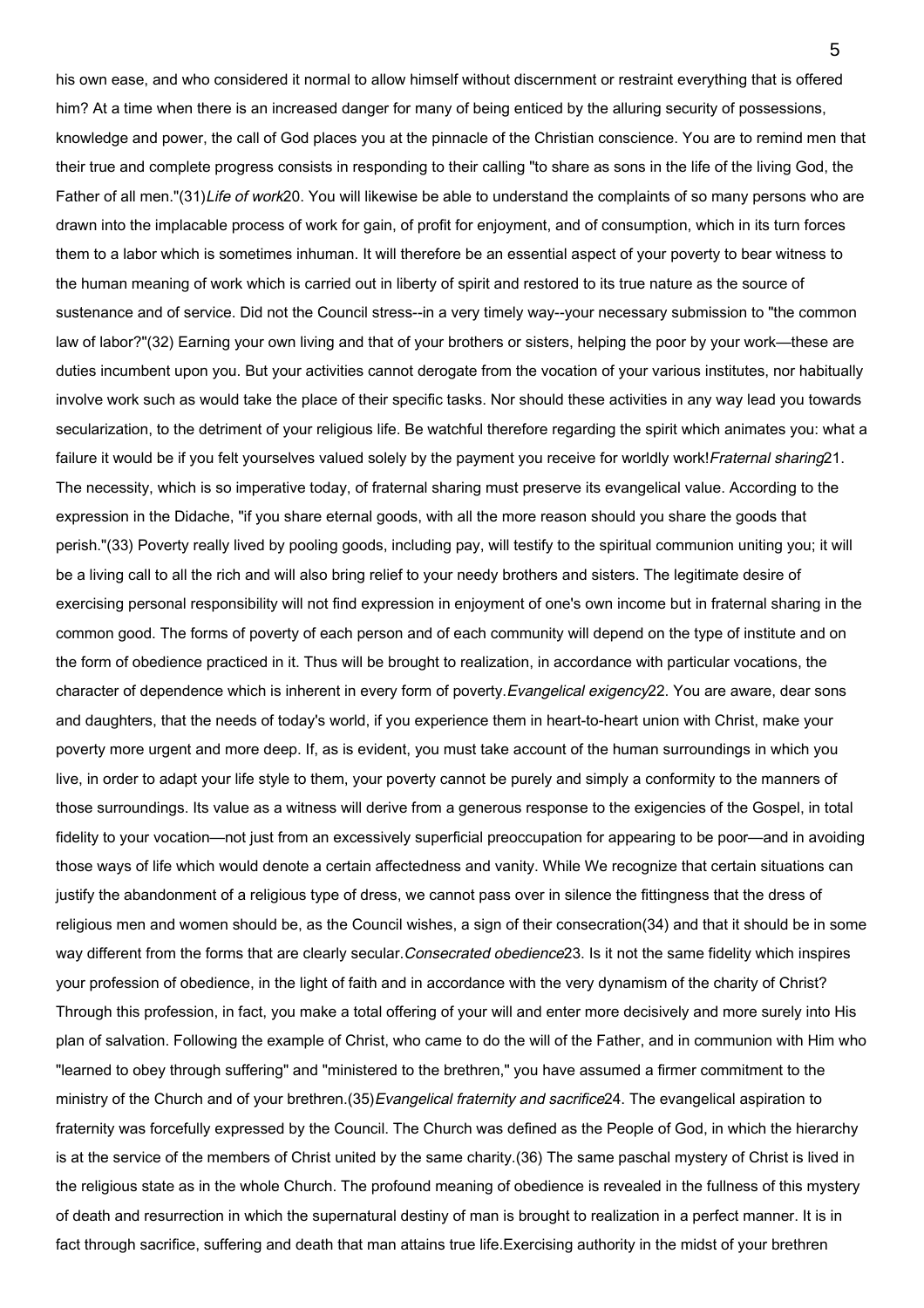means therefore being their servants,(37) in accordance with the example of Him who gave "his life as a ransom for many."(38)Authority and obedience25. Consequently, authority and obedience are exercised in the service of the common good as two complementary aspects of the same participation in Christ's offering. For those in authority, it is a matter of serving in their brothers the design of the Father's love; while, in accepting their directives, the religious follow our Master's example(39) and cooperate in the work of salvation. Thus, far from being in opposition to one another, authority and individual liberty go together in the fulfillment of God's will, which is sought fraternally through a trustful dialogue between the superior and his brother, in the case of a personal situation, or through a general agreement regarding what concerns the whole community. In this pursuit, the religious will be able to avoid both an excessive agitation and a preoccupation for making the attraction of current opinion prevail over the profound meaning of the religious life. It is the duty of everyone, but especially of superiors and those who exercise responsibility among their brothers or sisters, to awaken in the community the certainties of faith which must be their guide. This pursuit has the aim of giving depth to these certainties and translating them into practice in everyday living in accordance with the needs of the moment; its aim is not in any way to cast doubt on them. This labor of seeking together must end, when it is the moment, with the decision of the superiors whose presence and acceptance are indispensable in every community. In the needs of daily life26. Modern conditions of life naturally have their effect on the way you live your obedience. Many of you carry out part of your activity outside your religious houses, performing a function in which you have special competence. Others join together in work teams having their own pattern of life and action. Is not the risk which is inherent in such situations a call to reassert and re-examine in depth the sense of obedience? If the risk is to have good results, certain conditions must be respected. First of all, it is necessary to see whether the work undertaken conforms with the institute's vocation. The two spheres ought also to be clearly marked off. Above all, it must be possible to pass from external activity to the demands of common life, taking care to insure full effectiveness to the elements of the strictly religious life. One of the principal duties of superiors is that of insuring that their brothers and sisters in religion should have the indispensable conditions for their spiritual life. But how could they fulfill this duty without the trusting collaboration of the whole community? Freedom and obedience27. Let us add this: the more you exercise your responsibility, the more you must renew your self-giving in its full significance. The Lord obliges each one to "lose his life" if he is to follow Him.(40) You will observe this precept by accepting the directives of your superiors as a guarantee of your religious profession, through which you offer to God a total dedication of your own wills as a sacrifice of yourselves.(41) Christian obedience is unconditional submission to the will of God. But your obedience is more strict because you have made it the object of a special giving, and the range of your choices is limited by your commitment. It is a full act of your freedom that is at the origin of your present position: your duty is to make that act ever more vital, both by your own initiative and by the cordial assent you give the directives of your superiors. Thus it is that the Council includes among the benefits of the religious state "liberty strengthened by obedience,"(42) and stresses that such obedience "does not diminish the dignity of the human person but rather leads it to maturity through that enlarged freedom which belongs to the sons of God."(43) Conscience and obedience28. And yet, is it not possible to have conflicts between the superior's authority and the conscience of the religious, the "sanctuary of a person where he is alone with God, whose voice echoes in the depths of his being"?(44) Need we repeat that conscience on its own is not the arbiter of the moral worth of the actions which it inspires? It must take account of objective norms and, if necessary, reform and rectify itself. Apart from an order manifestly contrary to the laws of God or the constitutions of the institute, or one involving a serious and certain evil—in which case there is no obligation to obey—the superior's decisions concern a field in which the calculation of the greater good can vary according to the point of view. To conclude from the fact that a directive seems objectively less good that it is unlawful and contrary to conscience would mean an unrealistic disregard of the obscurity and ambivalence of many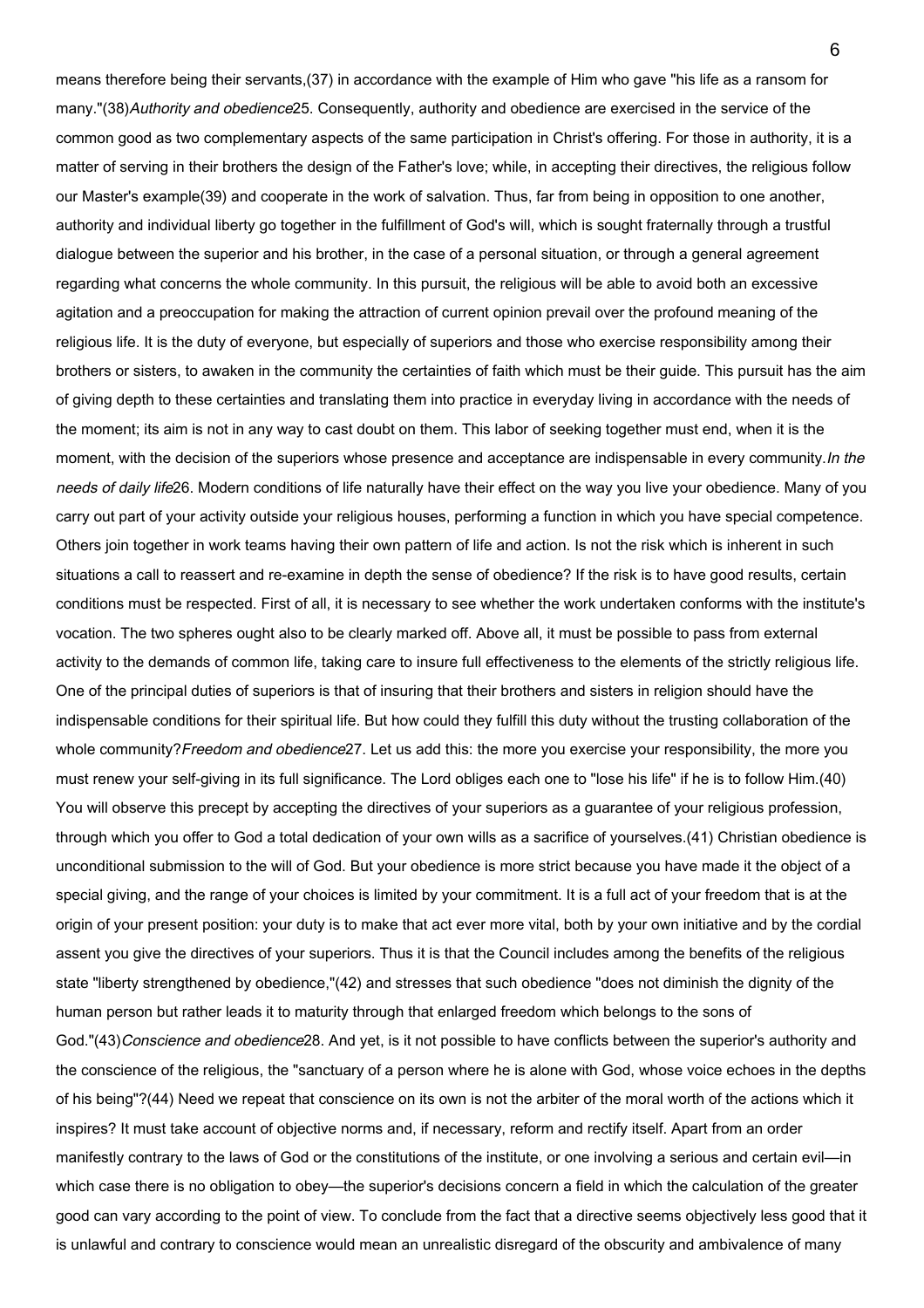human realities. Besides, refusal to obey involves an often serious loss for the common good. A religious should not easily conclude that there is a contradiction between the judgment of his conscience and that of his superior. This exceptional situation will sometimes involve true interior suffering, after the pattern of Christ Himself "who learned obedience through suffering."(45)The Cross—proof of the greatest love29. What has been said indicates what degree of renunciation is demanded by the practice of the religious life. You must feel something of the force with which Christ was drawn to His Cross--that baptism He had still to receive, by which that fire would be lighted which sets you too ablaze-- (46) something of that "foolishness" which St. Paul wishes we all had, because it alone makes us wise.(47) Let the Cross be for you, as it was for Christ, proof of the greatest love. Is there not a mysterious relationship between renunciation and joy, between sacrifice and magnanimity, between discipline and spiritual freedom?III. LIFE STYLEA witness to give30. Let us admit, sons and daughters in Jesus Christ, that at the present moment it is difficult to find a life style in harmony with this exigency. Too many contrary attractions lead one to seek first of all for a humanly effective activity. But is it not for you to give an example of joyful, well-balanced austerity, by accepting the difficulties inherent in work and in social relationships and by bearing patiently the trials of life with its agonizing insecurity, as renunciations indispensable for the fullness of the Christian life? Religious, in fact, are "striving to attain holiness by a narrower path."(48) In the midst of troubles, great or small, your interior fervor enables you to recognize the Cross of Christ and assists you to accept these troubles with faith and love. Following Christ's example31. It is on this condition that you will give the witness which the People of God expect. It is the witness of men and women capable of accepting the abnegation of poverty, and of being attracted by simplicity and humility; it is that of those who love peace, who are free from compromise and set on complete self-denial—of those who are at the same time free and obedient, spontaneous and tenacious, meek and strong in the certainty of the Faith. This grace will be given to you by Christ Jesus in proportion to the fundamental gift which you have made of yourselves and which you do not retract. The recent history of many religious in various countries who have suffered generously for Christ gives eloquent proof of this. While We express to them our admiration, We hold them up as an example for all. Strengthening the inner man32. Along this path a precious aid is offered you by the forms of life which experience, faithful to the charisms of the various institutes, has given rise to. Experience has varied the combinations of these forms, never ceasing to put forward new developments. No matter how different their expressions are, these forms are always ordered to the formation of the inner man. And it is the care you have for strengthening the inner man which will help you to recognize, in the midst of so many different and attractive possibilities, the most suitable forms of life. An excessive desire for flexibility and creative spontaneity can in fact give rise to accusations of rigidity directed against that minimum of regularity in activities which community life and personal maturity ordinarily require. Disorderly outbursts, which appeal to fraternal charity or to what one believes to be inspirations of the Spirit, can also lead to the breakup of communities. Importance of life surroundings33. As you know from experience, the importance of the surroundings in which one lives should not be underestimated either in relation to the habitual orientation of the whole person—so complex and divided—in the direction of God's call, or in relation to the spiritual integration of the person's tendencies. Does not the heart often let itself cling to what is passing? Many of you will in fact be obliged to lead your lives, at least in part, in a world which tends to exile man from himself and to compromise both his spiritual unity and his union with God. You must therefore learn to find God even under those conditions of life which are marked by an increasingly accelerated rhythm and by the noise and the attraction of the ephemeral. Being strengthened in God34. Everyone can see how much the fraternal setting of an ordered existence with freely undertaken discipline of life helps you to attain union with God. This discipline is increasingly necessary for anyone who "returns to the heart,"(49) in the biblical sense of the term, something deeper than our feelings, ideas and wishes, something imbued with the idea of the infinite, the absolute, our eternal destiny. In the present disarray it is especially necessary for religious to give witness as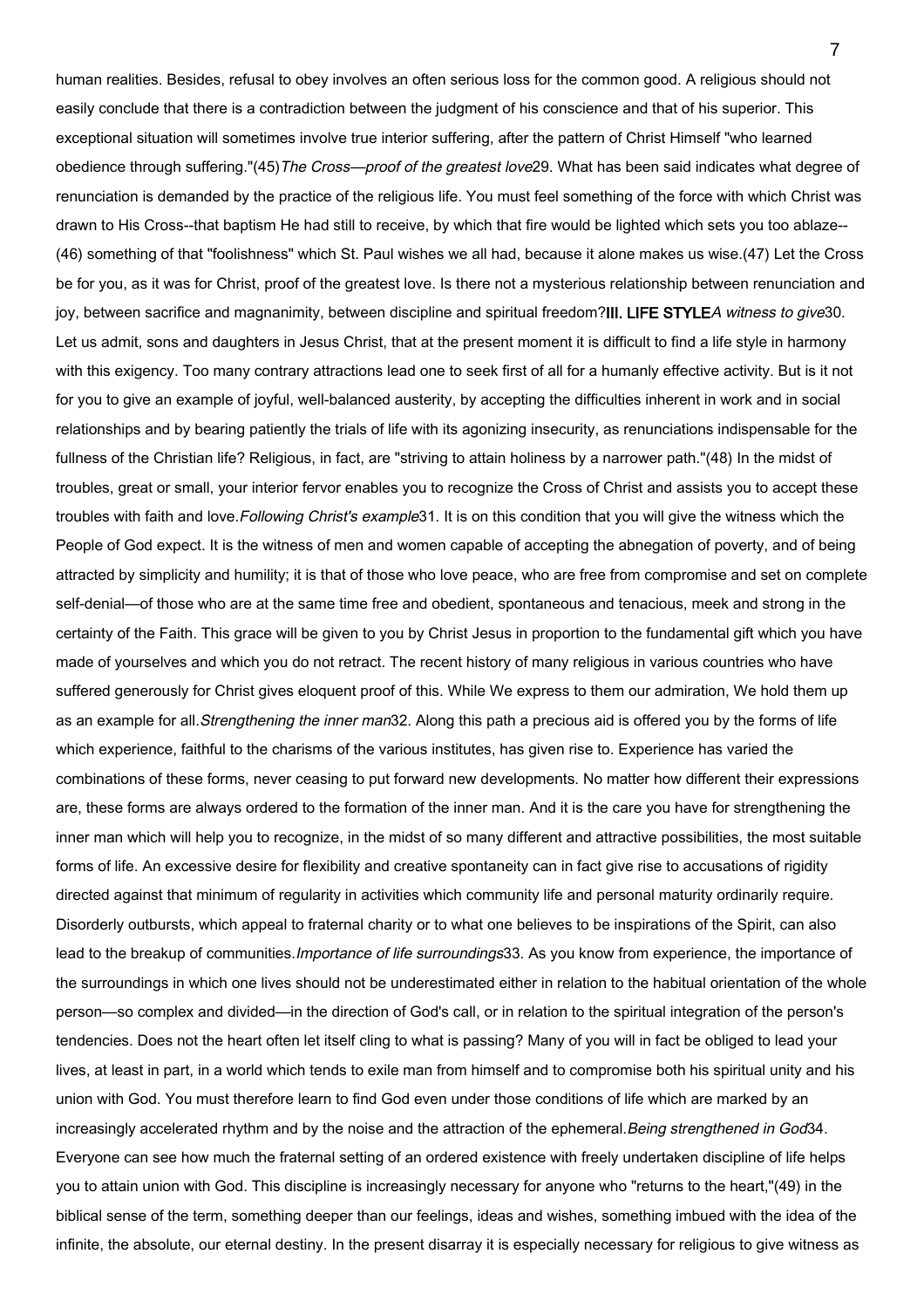persons whose vital striving to attain their goal—the living God—has effectively created unity and openness in the depth and steadfastness of their life in God. This is accomplished by the integration of all their faculties, the purification of their thoughts and the spiritualization of their senses. Necessary withdrawal from the world35. To the extent therefore that you carry on external activities it is necessary that you should learn to pass from these activities to the life of recollection, in which the vigor of your souls is renewed. If you truly do the work of God, you will of your own accord feel the need for times of retreat which, together with your brothers and sisters in religion, you will transform into times of fullness. In view of the hectic pace and tensions of modern life it is appropriate to give particular importance—over and above the daily rhythm of prayer—to those more prolonged moments of prayer, which can be variously spread out in the different periods of the day, according to the possibilities and the nature of your vocation. If according to your constitutions the houses to which you belong widely practice fraternal hospitality, it will be for you to regulate the frequency and mode of that hospitality, so that all unnecessary disturbance is avoided, and so that your guests are helped to attain close union with God. Spiritual initiation36. This is the meaning of the observances which mark the rhythm of your daily life. An alert conscience, far from looking upon them solely as obligations imposed by a rule, judges them from the benefits that they bring, inasmuch as they ensure a greater spiritual fullness. It must be affirmed that religious observances demand, far more than intellectual instruction or training of the will, a true initiation with the purpose of deeply christianizing the individual in the spirit of the evangelical beatitudes. Doctrine of life37. The Council considers "a proven doctrine of acquiring perfection"(50) as one of the inherited riches of religious institutes and one of the greatest benefits that they must guarantee. And since this perfection consists in advancing ever further in the love of God and of our brethren, it is necessary to understand this doctrine in a very concrete way, that is as a doctrine of life that must be effectively lived. This means that the pursuit to which the institutes devote themselves cannot consist only in certain adaptations to be carried out in relation to the changing circumstances of the world; they must instead assist the fruitful rediscovery of the means essential for leading a life completely permeated with love of God and of men. Forming the new person38. In consequence the necessity makes itself felt, both for the communities and for those who constitute them, of passing from the psychological level to the level of that which is truly "spiritual."(51) Is not the "new man" spoken of by St. Paul perhaps like the ecclesial fullness of Christ and at the same time the sharing by each Christian in this fullness? Such an aim will make of your religious families the vital environment which will develop the seed of divine life—the seed which was planted in each of you at Baptism and which your consecration, if lived to the full, will enable to bear its fruits in the greatest abundance. Cheerful simplicity of community life39. Even if—like every Christian—you are imperfect, you nevertheless intend to create surroundings which are favorable to the spiritual progress of each member of the community. How can this result be attained, unless you deepen in the Lord your relationships, even the most ordinary ones, with each of your brethren? Let us not forget that charity must be as it were an active hope for what others can become with the help of our fraternal support. The mark of its genuineness is found in a joyful simplicity, whereby all strive to understand what each one has at heart.(52) If certain religious give the impression of having allowed themselves to be crushed by their community life, which ought instead to have made them expand and develop, does this perhaps happen because this community life lacks that understanding cordiality which nourishes hope? There is no doubt that community spirit, relationships of friendship and fraternal cooperation in the same apostolate, as well as mutual support in a shared life chosen for a better service of Christ, are so many valuable factors in this daily progress. Small communities40. From this point of view, there are emerging certain tendencies aiming at the establishment of smaller communities. A sort of spontaneous reaction against the anonymity of the great urban centers, the necessity of adapting the living quarters of a community to the cramped environment of modern cities and the very need to be closer, in one's living conditions, to the people to be evangelized—these are among the reasons that lead certain institutes to plan by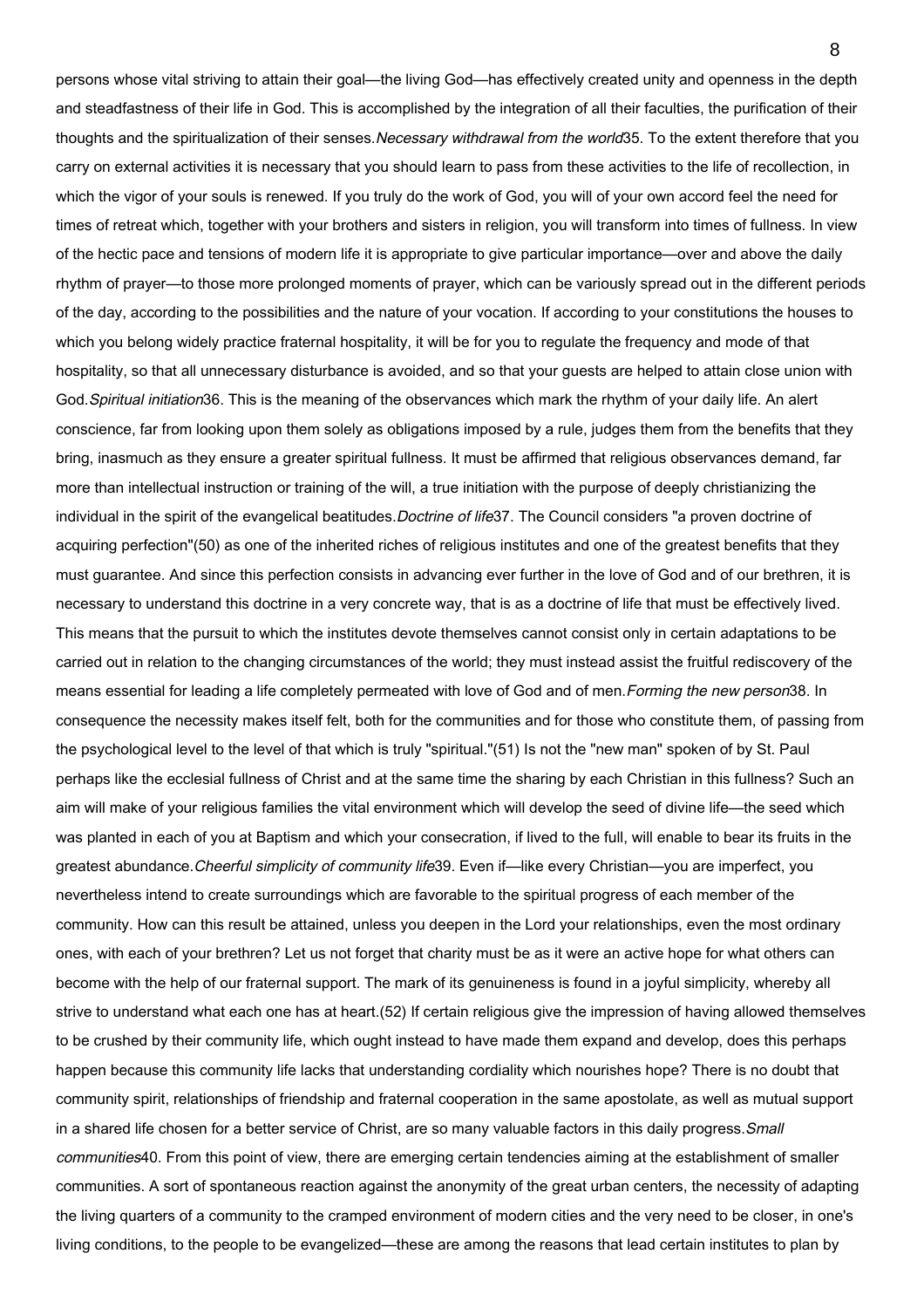preference the foundation of communities with a small number of members. Such small communities can in addition favor the development of closer relationships between the religious and a shared and more fraternal undertaking of responsibility. Nevertheless, while a certain structure can in fact favor the creation of a spiritual environment, it would be vain to imagine that it is sufficient for making it develop. Small communities, instead of offering an easier form of life, prove on the contrary to make greater demand on their members. Large communities 41. On the other hand it remains true that communities containing many members particularly suit many religious. Communities of this sort may likewise be called for by the nature of a charitable service, by certain tasks of an intellectual nature or by the contemplative or monastic life. May perfect unity of hearts and minds be always found there, in exact correspondence to the spiritual and supernatural goal which is pursued. Besides, whatever their size, communities large or small will not succeed in helping their members unless they are constantly animated by the Gospel spirit, nourished by prayer and distinguished by generous mortification of the old man, by the discipline necessary for forming the new man and by the fruitfulness of the sacrifice of the Cross.IV. RENEWAL AND SPIRITUAL GROWTH Desire for God42. Dear religious, how could you fail to desire to know better Him whom you love and whom you wish to make manifest to men? It is prayer that unites you to Him. If you have lost the taste for prayer, you will regain the desire for it by returning humbly to its practice. Do not forget, moreover, the witness of history: faithfulness to prayer or its abandonment are the test of the vitality or decadence of the religious life.Prayer43. The discovery of intimacy with God, the necessity for adoration, the need for intercession—the experience of Christian holiness shows us the fruitfulness of prayer, in which God reveals Himself to the spirit and heart of His servants. The Lord gives us this knowledge of Himself in the fervor of love. The gifts of the Spirit are many, but they always grant us a taste of that true and intimate knowledge of the Lord. Without it we shall not succeed either in understanding the value of the Christian and religious life or in gaining the strength to advance in it with the joy of a hope that does not deceive. The spirit of prayer permeating fraternal life44. The Holy Spirit also gives you the grace to discover the image of the Lord in the hearts of men, and teaches you to love them as brothers and sisters. Again, He helps you to see the manifestations of His love in events. If we are humbly attentive to men and things, the Spirit of Jesus enlightens us and enriches us with His wisdom, provided that we are imbued with the spirit of prayer. Need for interior life45. Is not perhaps one of the miseries of our times to be found in the imbalance "between the conditions of collective existence and the requisite of personal thought and even of contemplation?"(53) Many people, including many of the young, have lost sight of the meaning of their lives and are anxiously searching for the contemplative dimension of their being. They do not realize that Christ, through His Church, can respond to their expectations. Facts of this kind should cause you to reflect seriously on what men have the right to expect of you—you who have formally committed yourselves to a life in the service of the Word, "the true light that enlightens all men."(54) Be conscious then of the importance of prayer in your lives and learn to devote yourselves to it generously. Faithfulness to daily prayer always remains for each one of you a basic necessity. It must have a primary place in your constitutions and in your lives. Silence46. The interior man is aware that times of silence are demanded by love of God. As a rule he needs a certain solitude so that he may hear God "speaking to his heart."(55) It must be stressed that a silence which is a mere absence of noise and words, in which the soul cannot renew its vigor, would obviously lack any spiritual value. It could even be harmful to fraternal charity, if at that moment it were essential to have contact with others. On the contrary, the search for intimacy with God involves the truly vital need of a silence embracing the whole being, both for those who must find God in the midst of noise and confusion and for contemplatives.(56) Faith, hope and a love for God which is open to the gifts of the Spirit, and also a brotherly love which is open to the mystery of others, carry with them an imperative need for silence. Liturgical life47. Finally, there is surely no need to remind you of the special place occupied in your community life by the Church's liturgy, the center of which is the Eucharistic Sacrifice, in which interior prayer is linked to external worship.(57) At the moment of your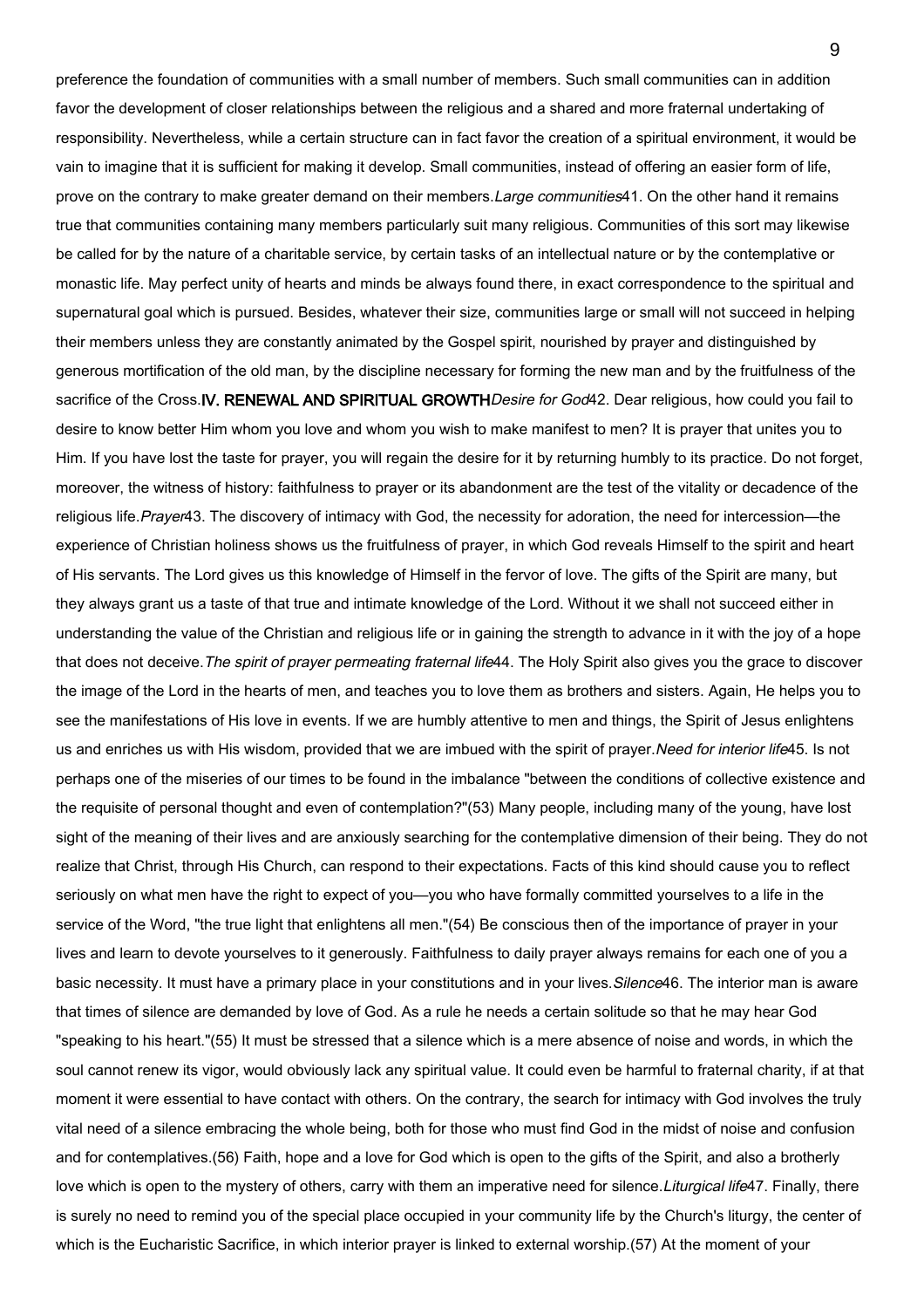religious profession you were offered to God by the Church, in close union with the Eucharistic Sacrifice.(58) Day after day this offering of yourselves must become a reality, concretely and continuously renewed. Communion in the Body and Blood of Christ is the primary source of this renewal;(59) by it may your will to love truly, and even to the sacrifice of your lives, be unceasingly confirmed. The Eucharist as the heart of the community and source of life48. Your communities, since they are united in Christ's name, naturally have as their center the Eucharist, "the Sacrament of love, the sign of unity and the bond of charity."(60) It is therefore normal that these communities should be visibly united around an oratory, in which the presence of the Holy Eucharist expresses and at the same time makes real that which must be the principal mission of every religious family, as also of every Christian assembly. The Eucharist, through which we do not cease to proclaim the death and resurrection of the Lord and to prepare ourselves for His coming again in glory, brings back constantly to mind the physical and moral sufferings by which Christ was afflicted, and which He had indeed freely accepted, even to His agony and death on the Cross. May the trials which you encounter be for you an opportunity for bearing in union with the Lord, and of offering to the Father, the many misfortunes and unjust sufferings which weigh upon our brothers and sisters; to these the sacrifice of Christ can alone—in faith—give meaning. Spiritual fruitfulness for the world49. In this way, the world too is present at the center of your life of prayer and offering, as the Council has explained with force: "Let no one think that religious by their consecration have become strangers to their fellowmen or useless citizens of this earthly city. For even though in some instances religious do not directly serve their contemporaries, yet in a more profound sense these same religious are united with them in the heart of Christ and spiritually collaborate with them. In this way the work of building up the earthly city can always have its foundation in the Lord and can tend towards Him in such a way that those who build this city will not have labored in vain."(61) Sharing in the Church's mission50. This sharing in the Church's mission, the Council insists, cannot take place without openness to collaboration in "her enterprises and objectives in such fields as the scriptural, liturgical, doctrinal, pastoral, ecumenical, missionary and social."(62) While anxious to take part in the pastoral activity of the whole, you will surely do so keeping in mind the particular character of each institute. And you will always recall that exemption applies chiefly to internal structure; it does not dispense you from submission to the jurisdiction of the bishops in charge, "insofar as the performance of their pastoral office and the right ordering of the care of souls require."(63) Besides, must not you more than others untiringly recall that the Church's activity continues that of the Savior, for the good of men, only by entering into the activity of Christ Himself, who brings all back to His Father: "All are yours; and you are Christ's; and Christ is God's"?(64) God's call in fact orients you, in the most direct and effective manner, towards the eternal kingdom. Through the spiritual tensions which are inevitable in every truly religious life, you "give splendid and striking testimony that the world cannot be transfigured and offered to God without the spirit of the beatitudes."(65)CONCLUDING APPEALFor authentic renewal of the religious life51. Dear sons and daughters in Christ, the religious life, if it is to be renewed, must adapt its accidental forms to certain changes which are affecting with growing rapidity and to an increasing extent the conditions of life of every human being. But how is this to be attained while maintaining those "stable forms of living"(66) recognized by the Church, except by a renewal of the authentic and integral vocation of your institutes? For a living being, adaptation to its surroundings does not consist in abandoning its true identity, but rather in asserting itself in the vitality that is its own. Deep understanding of present tendencies and of the needs of the modern world should cause your own sources of energy to spring up with renewed vigor and freshness. It is a sublime task in the measure that it is a difficult one.Need for evangelical witness in today's world52. A burning question of the present day preoccupies Us: how can the message of the Gospel penetrate the world? What can be done at those levels in which a new culture is unfolding, where a new type of man is emerging, a man who no longer believes he needs redemption? Since all men are called to the contemplation of the mystery of salvation, you can understand how these questions create such a serious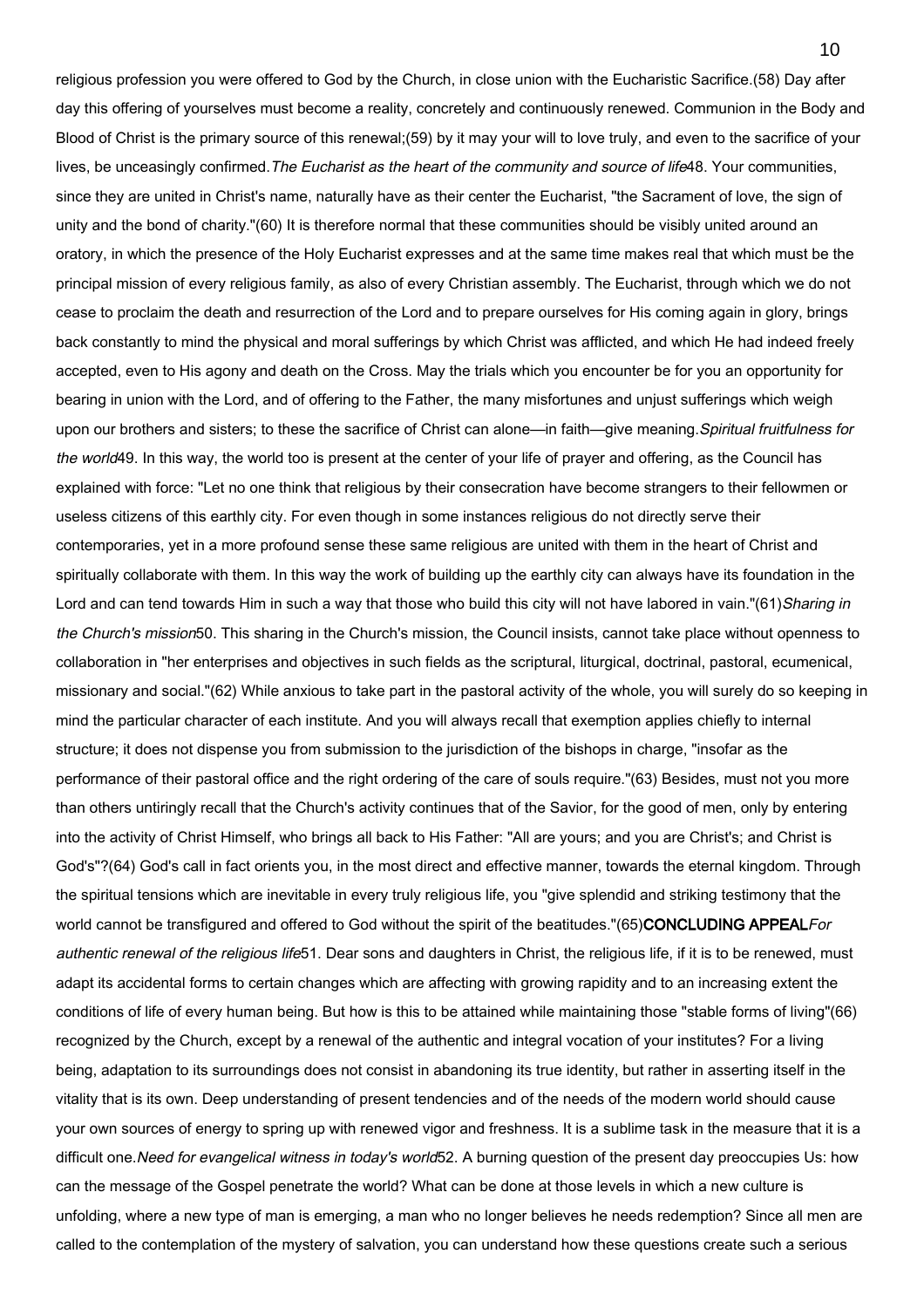obligation in your lives and such a challenge to your apostolic zeal! Dear religious, according to the different ways in which the call of God makes demands upon your spiritual families, you must give your full attention to the needs of men, their problems and their searching; you must give witness in their midst, through prayer and action, to the Good News of love, justice and peace. The aspirations of men to a more fraternal life among individuals and nations require above all a change in ways of living, in mentality and in hearts. Such a mission, which is common to all the People of God, belongs to you in a special way. How can that mission ever be fulfilled if there is lacking an appreciation of the absolute, which results from a certain experience of God? This does but emphasize the fact that authentic renewal of the religious life is of capital importance for the very renewal of the Church and of the world.Living witnesses of the love of the Lord53. Today more than ever, the world needs to see in you men and women who have believed in the Word of the Lord, in His resurrection and in eternal life, even to the point of dedicating their lives to witnessing to the reality of that love, which is offered to all men. In the course of her history, the Church has ever been quickened and gladdened by many holy religious who, in the diversity of their vocations, have been living witnesses to love without limit and to the Lord Jesus. Is not this grace, for the man of today, a refreshing breeze coming from infinity itself, and foreshadowing man's liberation in eternal and absolute joy? Open to this divine joy, live generously the demands of your vocation, renewing the affirmation of the realities of faith and in its light interpreting in a Christian way the needs of the world. The moment has come, in all seriousness, to bring about a rectification, if need be, of your consciences, and also a transformation of your whole lives, in order to attain greater fidelity.Appeal to all religious54. As we contemplate the tenderness of the Lord when He referred to His followers as the "little flock" and reassured them that His Father was pleased to grant them the kingdom,(67) we make this appeal to you: keep the simplicity of the "least ones" of the Gospel. May you succeed in discovering this anew in an interior and closer relationship with Christ and in your direct contact with your brethren. You will then experience through the action of the Holy Spirit the joyful exultation of those who are introduced into the secrets of the kingdom. Do not seek to be numbered among the "learned and clever" whose numbers seem inclined by a combination of circumstances to increase. Such secrets are hidden from these.(68) Be truly poor, meek, eager for holiness, merciful and pure of heart. Be among those who will bring to the world the peace of God.(69) Fruitful radiation of joy55. The joy of always belonging to God is an incomparable fruit of the Holy Spirit, and one which you have already tasted. Filled with the joy which Christ will preserve in you even in the midst of trial, learn to face the future with confidence. To the extent that this joy radiates from your communities, it will be a proof to everyone that the state of life which you have chosen is helping you by the threefold renunciation of your religious profession to realize the greatest possible expansion of your life in Christ. Seeing you and the life you lead, the young will be able to understand well the appeal that Jesus never ceases to make among them.(70) The Council, in fact, brings this to mind: "The example of your life constitutes the finest recommendation of the institute and the most effective invitation to embrace the religious life."(71) There is no doubt, moreover, that by showing you profound esteem and great affection, bishops, priests, parents and Christian educators will awaken in many the desire to follow in your footsteps, in response to that call of Jesus which never ceases to be heard among His followers. Prayer to Mary56. May the most beloved Mother of the Lord, after whose example you have consecrated your lives to God, obtain for you in your daily journeying that lasting joy which Jesus alone can give. May your life, following her example, give witness to that "maternal love, which should animate all those who, associated in the apostolic mission of the Church, collaborate in the regeneration of men."(72) Beloved sons and daughters, may the joy of the Lord transfigure your consecrated life and may His love make it fruitful. With deep affection We bless you in His name.From the Vatican, on the Feast of the Holy Apostles Peter and Paul, 29 June 1971, in the ninth year of our Pontificate.PAULUS P. P.